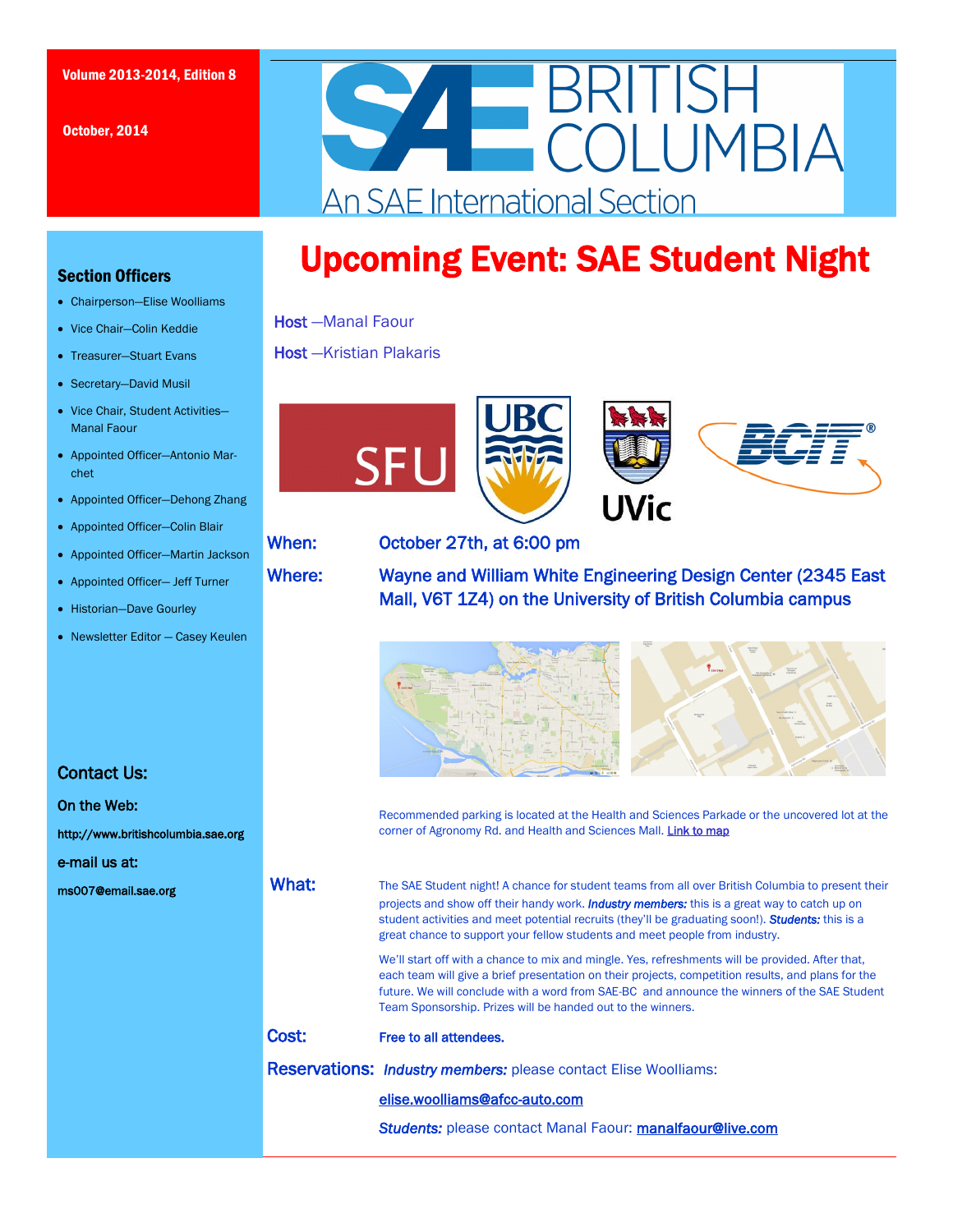

## **BCIT's Energy Oasis and Chevrolet Corvette Vehicle Event**





#### EVENT SUMMARY:

The last SAE BC event, held on June 23, 2014 was two events in one. It started with a tour of the Energy OASIS at BCIT followed by a viewing of a web broadcast about the new Chevrolet Corvette presented by Chief Engineer, Tadge Juechter and Design Director, Ken Parkinson.

The event started with a group of SAE members and guests meeting at the Energy OASIS site on the BCIT campus in Burnaby. We were privy to a very interesting tour and Q&A session on the OASIS, a solar powered electric vehicle charging station. The host, Kelly Carmichael, a Research Analyst at BCIT explained what the OASIS is and how it works. He was kind enough to bring his personal EV, a 2011 Nissan Leaf for display. His Leaf was the third sold in BC and already has over 70 000 km on the odometer. Rumor has it that Kelly is such an EV enthusiast that access to the OASIS charging station was his motivation for taking his current position at BCIT. Stuart Evans, SAE BC board member was also kind enough to bring his personal EV, a Smart ED Cabriolet. His car has just passed 15 000 km after his family acquired it last November. Stuart also fielded questions and offered up rides in his EV to those interested.

More information on OASIS can be found at the [BCIT Smart Microgrid Program website.](http://www.bcit.ca/microgrid/energyoasis/) http://www.bcit.ca/microgrid/energyoasis/





After the tour, the group headed over to Mathissi Place for a viewing of the Corvette broadcast. The presentation covered various aspects of the car including how the new generation of Corvette, the C7 got slated for design and production, the focus on comfort and luxury for the interior, and the fuel efficient features of the engine ( including an optional four cylinder mode). A comparison across a number of categories was made between the Corvette and other high performance sports cars, which showed the Corvette performing quite well in all categories. This is quite impressive given the price of the Corvette compared to other cars.



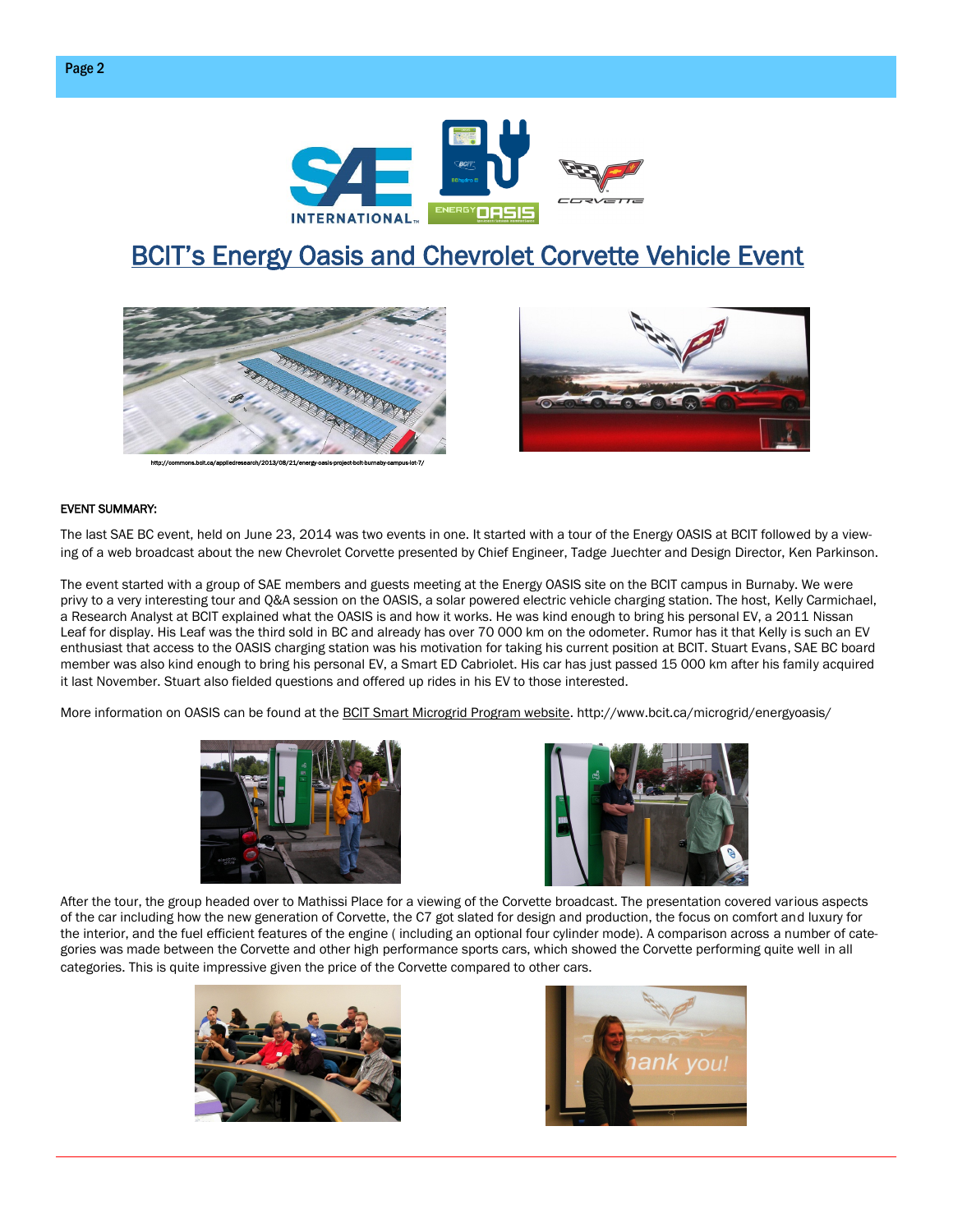## Professional Development Seminars

SAE International regularly offers live professional development seminars at various locations. We have the to opportunity to host these seminars here in BC if there is enough interest. By hosting the course locally, attendees save on time and travel costs.

The following is a list of potential topics:

- Advanced Product Quality Planning (APQP) Workshop
- Design for Manufacturing & Assembly (DFM/DFA)
- Design Reviews for Effective Product Development
- Finite Element Analysis for Design Engineers Hands-on FEA Workshop .
- Fundamentals of Hybrid Electric Vehicles
- Introduction to Failure Mode and Effects Analysis for Product and Process
- Geometric Dimensioning & Tolerancing (GD&T)
- Fundamentals of Hybrid Electric Vehicles
- Robust Design
- Statistical Tolerance Design
- Tolerance Stack-Up Analysis

We've put together a survey to gage interest in these seminars and receive feedback on other topics that may not be included. If you're interested, please fill out the [online survey](https://www.surveymonkey.com/s/XX5NSJ2) by November 2, 2014 at: <https://www.surveymonkey.com/s/XX5NSJ2>

## 2014-2015 Tour and Meeting Planning

We are always on the lookout for interesting places to visit or presentation topics that would be of interest to our membership. Here are a few ideas that your governing board is working on at the moment:

- Sea Star Solutions (formerly Teleflex)
- Toyota Wheel Manufacturing Plant (CAPTIN)
- Port Metro Vancouver
- BCIT Aerospace Campus
- BC Ferries Maintenance Facilities
- City of Vancouver's electric charging station
- TRIUMF at UBC
- Third Annual Seminar on LNG Engines
- Schneider's Electric Test Lab
- eatART

## New Newsletter Editor

I'm proud to be the new editor of the newsletter for the upcoming year(s). Hopefully I can live up to the terrific job Dave has done in the past! Many thanks to Dave Gourley for his invaluable contribution to the SAE BC chapter for his years as editor.

-*Casey Keulen* 

- 
- 
-